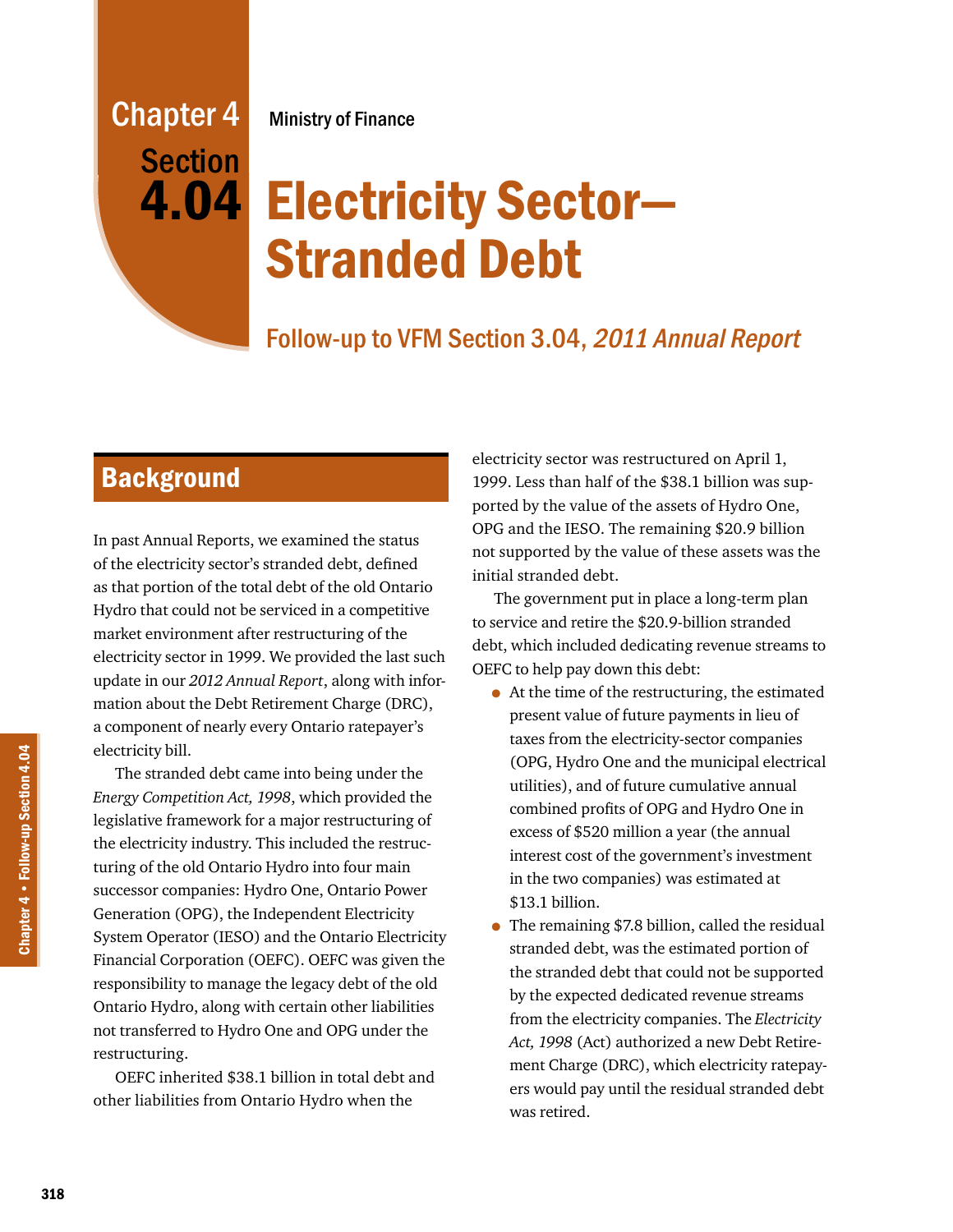The plan was intended to eliminate the stranded debt in a prudent manner while sharing the debtrepayment burden between electricity consumers and the electricity sector.

Collection of the DRC began on May 1, 2002, at a rate of 0.7 cents per kilowatt hour (kWh) of electricity, a level at which it remains today. Currently, the OEFC collects between \$940 million and \$950 million a year in DRC revenue, and had collected a total of about \$10.6 billion as of March 31, 2013.

Our *2011 Annual Report* focused on providing details about:

- how much DRC revenue the government had collected;
- the progress in eliminating the residual stranded debt; and
- when electricity ratepayers might expect to see the DRC fully eliminated.

Section 85 of the Act, entitled "The Residual Stranded Debt and the Debt Retirement Charge," gave the government the authority to implement the DRC, and this same section specifies when it is to end. The key observations from our *2011 Annual Report* were based on our interpretations of the provisions of section 85, and on our assessment of whether these provisions had been complied with in both spirit and form. Specifically, section 85 requires that the Minister of Finance determine the residual stranded debt "from time to time," and make these determinations public. When the Minister determines that the residual stranded debt has been retired, collection of the DRC must cease.

While the Act did not specify precisely how the determination of the residual stranded debt was to be done, it does allow the government, by regulation, to establish what is to be included in its calculation. We also observed that the term "from time to time" was not formally defined, and could be left solely up to the government of the day to determine. Our *2011 Annual Report* noted the

Minister had made no such public determination of the outstanding amount of the residual stranded debt since April 1, 1999. Our view was that section 85 conferred on ministers an obligation to provide a periodic update to ratepayers on the progress their payments were making to pay down the residual stranded debt. We concluded that a decade was long enough, and suggested the Minister should provide ratepayers with an update.

#### Status of Actions Taken on Recommendations

In response to these observations, the government introduced Regulation 89/12 under the Act on May 15, 2012, to provide transparency and meet reporting requirements on the outstanding amount of residual stranded debt. The new regulation formally establishes how the residual stranded debt is to be calculated, and requires annual reporting of the amount in *The Ontario Gazette*.

We were pleased to see this increased level of transparency was also reflected in the 2012 Ontario Economic Outlook and Fiscal Review and in the 2013 Ontario Budget; both indicated the Minister of Finance determined the residual stranded debt to be \$4.5 billion as at March 31, 2012, consistent with the estimate provided in the 2012 Budget. The 2013 Ontario Budget also contained a chart, reproduced here as Figure 1, reflecting annual residual stranded debt estimates back to April 1, 1999, and amounts going up to March 31, 2012. Under Ontario Regulation 89/12, the determination of residual stranded debt as at March 31, 2013, will be made by the Minister of Finance after the OEFC submits to the Minister its annual report, including the audited financial statements, and by no later than March 31, 2014.